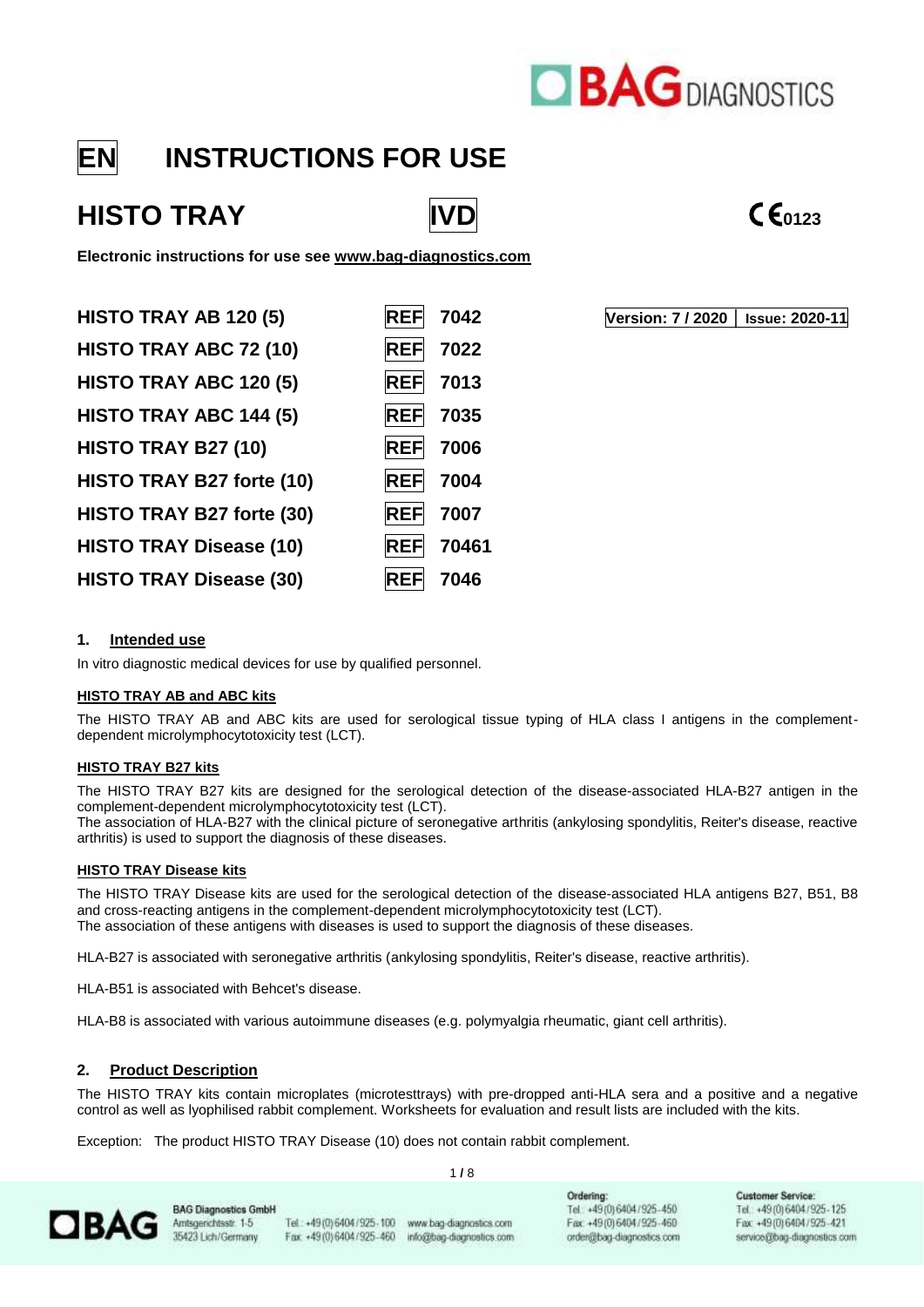#### **3. Test Principle**

Complement dependent microlymphocytotoxicity test (LCT)

The anti-HLA antibodies in the sera react with corresponding membrane-bound HLA antigens on human lymphocytes. If the corresponding HLA antigen is present on the lymphocytes and an antigen-antibody reaction has taken place, the addition of rabbit complement causes a structural change in the cell membrane. This allows an indicator dye to penetrate the lymphocytes and they are stained (positive reaction). If no antigen-antibody reaction takes place because the corresponding antigen is not present, the cell membrane remains intact. The cells cannot incorporate the dye (negative reaction). The test is evaluated microscopically.

\_\_\_\_\_\_\_\_\_\_\_\_\_\_\_\_\_\_\_\_\_\_\_\_\_\_\_\_\_\_\_\_\_\_\_\_\_\_\_\_\_\_\_\_\_\_\_\_\_\_\_\_\_\_\_\_\_\_\_\_\_\_\_\_\_\_\_\_\_\_\_\_\_\_\_\_\_\_\_\_\_\_\_\_\_\_\_\_\_\_\_\_\_\_\_\_\_\_\_\_\_\_\_\_\_\_\_\_\_\_\_\_\_\_\_\_\_\_\_\_\_\_\_\_\_\_\_\_\_\_\_\_\_\_\_\_\_\_\_\_\_\_\_\_\_\_\_\_\_\_\_\_\_\_\_\_\_\_\_\_\_\_\_\_\_\_\_\_\_\_\_\_\_\_\_\_\_\_\_\_\_\_\_\_\_\_\_\_\_\_\_\_\_\_\_\_\_\_\_\_\_\_\_\_\_\_\_\_\_\_\_\_\_\_\_\_\_\_\_\_\_\_\_\_\_\_\_\_\_

#### **4. Material**

#### **4.1 Contents of the HISTO TRAY kits**

#### **HISTO TRAY AB 120 (5), 5 tests, REF 7042**

| $\blacklozenge$ 5 x 2 Microtesttrays       | The plates contain 116 anti-HLA sera (polyclonal and monoclonal) and a positive and<br>a negative control on each plate. The arrangement and specificity of the sera are<br>given on the worksheet. |  |  |
|--------------------------------------------|-----------------------------------------------------------------------------------------------------------------------------------------------------------------------------------------------------|--|--|
| ♦ 5 x 1 ml Rabbit Complement               | Lyophilized                                                                                                                                                                                         |  |  |
| ♦ 5 Worksheets                             |                                                                                                                                                                                                     |  |  |
| $\blacklozenge$ 1 Result list              | The result list shows the reaction patterns of the antisera.                                                                                                                                        |  |  |
| $\blacklozenge$ 1 Instructions for use     |                                                                                                                                                                                                     |  |  |
| HISTO TRAY ABC 72 (10), 10 tests, REF 7022 |                                                                                                                                                                                                     |  |  |
| ♦ 10 Microtesttrays                        | The plates contain 70 anti-HLA sera (polyclonal and monoclonal) and a positive and a<br>negative control. The arrangement and specificity of the sera are given on the<br>worksheet.                |  |  |
| ♦ 5 x 1 ml Rabbit Complement               | Lyophilized                                                                                                                                                                                         |  |  |
| ♦ 10 Worksheets                            |                                                                                                                                                                                                     |  |  |
| $\blacklozenge$ 1 Result list              | The result list shows the reaction patterns of the antisera.                                                                                                                                        |  |  |
| ♦ 1 Instructions for use                   |                                                                                                                                                                                                     |  |  |
| HISTO TRAY ABC 120 (5), 5 tests, REF 7013  |                                                                                                                                                                                                     |  |  |
| $\blacklozenge$ 5 x 2 Microtesttrays       | The plates contain 116 anti-HLA sera (polyclonal and monoclonal) and a positive and<br>a negative control on each plate. The arrangement and specificity of the sera are<br>given on the worksheet. |  |  |
| ♦ 5 x 1 ml Rabbit Complement               | Lyophilized                                                                                                                                                                                         |  |  |
| ♦ 5 Worksheets                             |                                                                                                                                                                                                     |  |  |
| $\blacklozenge$ 1 Result list              | The result list shows the reaction patterns of the antisera.                                                                                                                                        |  |  |
| ♦ 1 Instructions for use                   |                                                                                                                                                                                                     |  |  |
| HISTO TRAY ABC 144 (5), 5 tests, REF 7035  |                                                                                                                                                                                                     |  |  |
| $\blacklozenge$ 5 x 2 Microtesttrays       | The plates contain 140 anti-HLA sera (polyclonal and monoclonal) and a positive and<br>a negative control on each plate. The arrangement and specificity of the sera are<br>given on the worksheet. |  |  |
| ♦ 5 x 1 ml Rabbit Complement               | Lyophilized                                                                                                                                                                                         |  |  |
| ♦ 5 Worksheets                             |                                                                                                                                                                                                     |  |  |
| $\blacklozenge$ 1 Result list              | The result list shows the reaction patterns of the antisera.                                                                                                                                        |  |  |
| ♦ 1 Instructions for use                   |                                                                                                                                                                                                     |  |  |
| HISTO TRAY B27 (10), 10 tests, REF 7006    |                                                                                                                                                                                                     |  |  |
| ♦ 10 Microtesttrays                        | The plates contain 1 x 10 anti-HLA sera (polyclonal and monoclonal) and a positive<br>and a negative control. The arrangement and specificity of the sera are given on the<br>worksheet.            |  |  |
| ♦ 10 x 1 ml Rabbit Complement              | Lyophilized                                                                                                                                                                                         |  |  |
| ♦ 10 Worksheets                            |                                                                                                                                                                                                     |  |  |
| $\blacklozenge$ 1 Result list              | The result list shows the reaction patterns of the antisera.                                                                                                                                        |  |  |
| ♦ 1 Instructions for use                   |                                                                                                                                                                                                     |  |  |

#### 2 **/** 8



**BAG Diagnostics GmbH** Amtsgerichtsstr. 1-5 35423 Lich/Germany

Tel.: +49(0)6404/925-100 www.bag-diagnostics.com Fax: +49 (0) 6404 / 925-460

info@bag-diagnostics.com

Ordering:<br>Tel.: +49(0)6404/925-450 Fax: +49(0) 6404/925-460 order@bag-diagnostics.com

**Customer Service:** Tel.: +49(0)6404/925-125<br>Fax: +49(0)6404/925-421 service@bag-diagnostics.com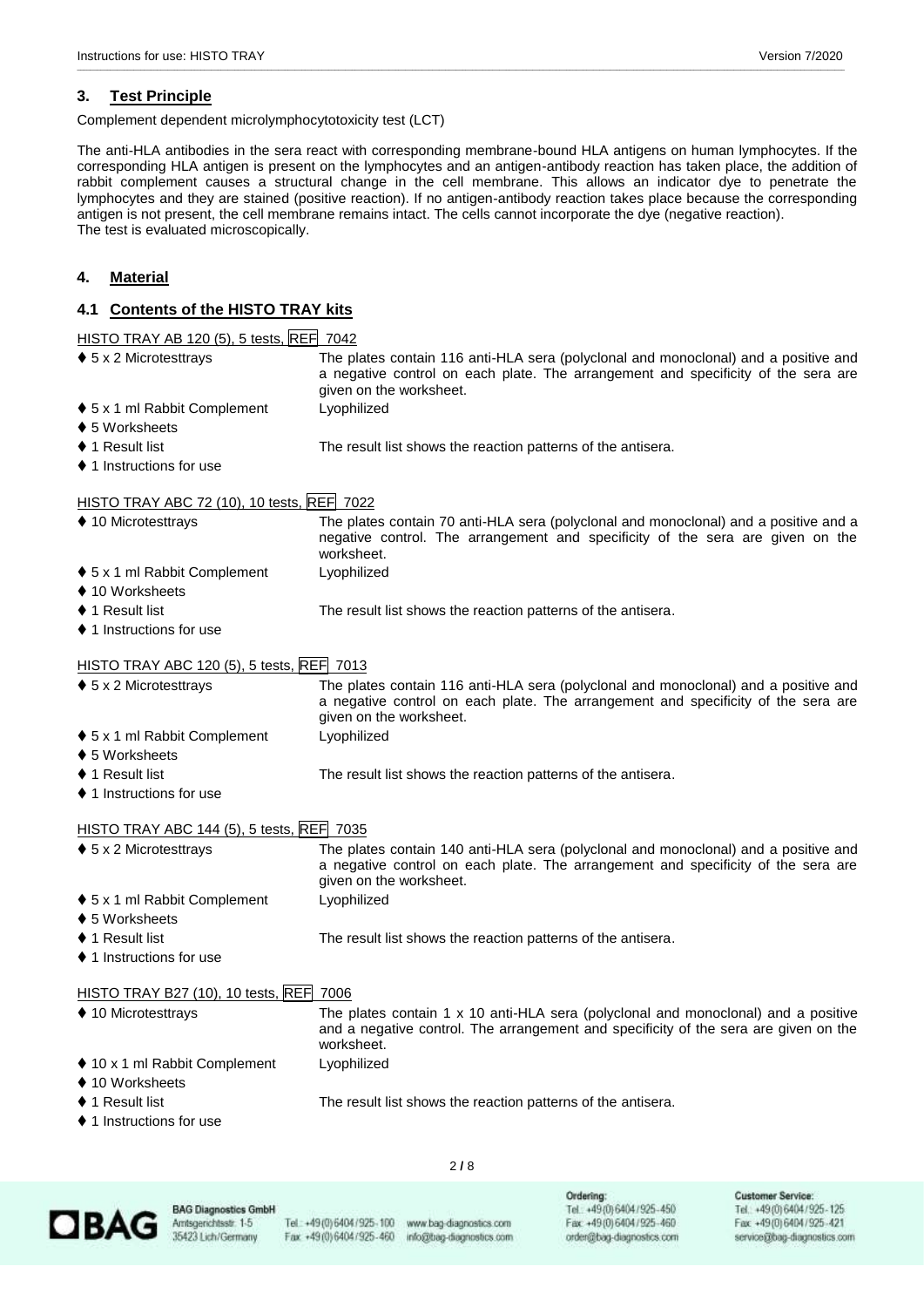### $HISTO TDAV P27$  forte  $(10)$ ,  $10$  tests,  $\overline{DEE}$  7004

| HISTO TRAY B27 TORE (10), 10 TESTS, REFT 7004 |                                                                                                                                                                                                 |
|-----------------------------------------------|-------------------------------------------------------------------------------------------------------------------------------------------------------------------------------------------------|
| ♦ 10 Microtesttrays                           | The plates contain 1 $\times$ 22 anti-HLA sera (polyclonal and monoclonal) and a positive<br>and a negative control. The arrangement and specificity of the sera are given on the<br>worksheet. |
| ♦ 10 x 1 ml Rabbit Complement                 | Lyophilized                                                                                                                                                                                     |
| ♦ 10 Worksheets                               |                                                                                                                                                                                                 |
| $\blacklozenge$ 1 Result list                 | The result list shows the reaction patterns of the antisera.                                                                                                                                    |
| ♦ 1 Instructions for use                      |                                                                                                                                                                                                 |
| HISTO TRAY B27 forte (30), 30 tests, REF 7007 |                                                                                                                                                                                                 |
| ♦ 10 Microtesttrays                           | The plates contain 3 x 22 anti-HLA sera (polyclonal and monoclonal) and a positive<br>and a negative control. The arrangement and specificity of the sera are given on the<br>worksheet.        |
| ♦ 5 x 1 ml Rabbit Complement                  | Lyophilized                                                                                                                                                                                     |
| ♦ 10 Worksheets                               |                                                                                                                                                                                                 |
| $\blacklozenge$ 1 Result list                 | The result list shows the reaction patterns of the antisera.                                                                                                                                    |
| ♦ 1 Instructions for use                      |                                                                                                                                                                                                 |
| HISTO TRAY Disease (10), 10 tests, REF 70461  |                                                                                                                                                                                                 |
| ♦ 10 Microtesttrays                           | The plates contain 1 x10 anti-HLA sera (polyclonal and monoclonal) and a positive<br>and a negative control. The arrangement and specificity of the sera are given on the<br>worksheet.         |
| ♦ 10 Worksheets                               |                                                                                                                                                                                                 |
| ♦ 1 Result list                               | The result list shows the reaction patterns of the antisera.                                                                                                                                    |
| ♦ 1 Instructions for use                      |                                                                                                                                                                                                 |
| HISTO TRAY Disease (30), 30 tests, REF 7046   |                                                                                                                                                                                                 |
| ♦ 10 Microtesttrays                           | The plates contain $3 \times 10$ anti-HLA sera (polyclonal and monoclonal) and a positive<br>and a negative control. The arrangement and specificity of the sera are given on the<br>worksheet. |
| ♦ 5 x 1 ml Rabbit Complement                  | Lyophilized                                                                                                                                                                                     |
| ♦ 10 Worksheets                               |                                                                                                                                                                                                 |

\_\_\_\_\_\_\_\_\_\_\_\_\_\_\_\_\_\_\_\_\_\_\_\_\_\_\_\_\_\_\_\_\_\_\_\_\_\_\_\_\_\_\_\_\_\_\_\_\_\_\_\_\_\_\_\_\_\_\_\_\_\_\_\_\_\_\_\_\_\_\_\_\_\_\_\_\_\_\_\_\_\_\_\_\_\_\_\_\_\_\_\_\_\_\_\_\_\_\_\_\_\_\_\_\_\_\_\_\_\_\_\_\_\_\_\_\_\_\_\_\_\_\_\_\_\_\_\_\_\_\_\_\_\_\_\_\_\_\_\_\_\_\_\_\_\_\_\_\_\_\_\_\_\_\_\_\_\_\_\_\_\_\_\_\_\_\_\_\_\_\_\_\_\_\_\_\_\_\_\_\_\_\_\_\_\_\_\_\_\_\_\_\_\_\_\_\_\_\_\_\_\_\_\_\_\_\_\_\_\_\_\_\_\_\_\_\_\_\_\_\_\_\_\_\_\_\_\_\_

- 
- ◆ 1 Result list the result list shows the reaction patterns of the antisera.
- ♦ 1 Instructions for use

#### **4.2 Reagents and Equipment required but not provided**

Standard rabbit complement, e.g. REF 7018 (10 x 1 ml Rabbit Complement) Only required when using the HISTO TRAY Disease (10) kit. All other HISTO TRAY kits contain rabbit complement.

Variable pipettes (0.5 - 1000 µl) and pipette tips Aqua dest.

Microlitre syringes with dispenser for volumes from 1-5 µl

#### For isolation of lymphocytes (B and T lymphocytes) with density gradient centrifugation and NIH test

Cell culture medium, e.g. RPMI 1640, REF 70126 Cell separation medium, e.g. HISTOPREP, REF 70125 Centrifuge tube (12 ml) **Centrifuge** Pasteur pipettes Neubauer count chamber or cell counter Eosin solution (5% aqueous) Formaldehyde solution (37%, pH 7.2) Cover glasses for microscopy Inverse phase contrast microscope.



**BAG Diagnostics GmbH** Amtsgerichtsstr. 1-5 35423 Lich/Germany

Fax +49 (0) 6404/925-460

Tel.: +49(0)6404/925-100 www.bag-diagnostics.com info@bag-diagnostics.com

3 **/** 8

Ordering: Tel.: +49(0)6404/925-450 Fax: +49(0) 6404/925-460 order@bag-diagnostics.com

#### **Customer Service:** Tel.: +49(0)6404/925-125<br>Fax: +49(0)6404/925-421 service@bag-diagnostics.com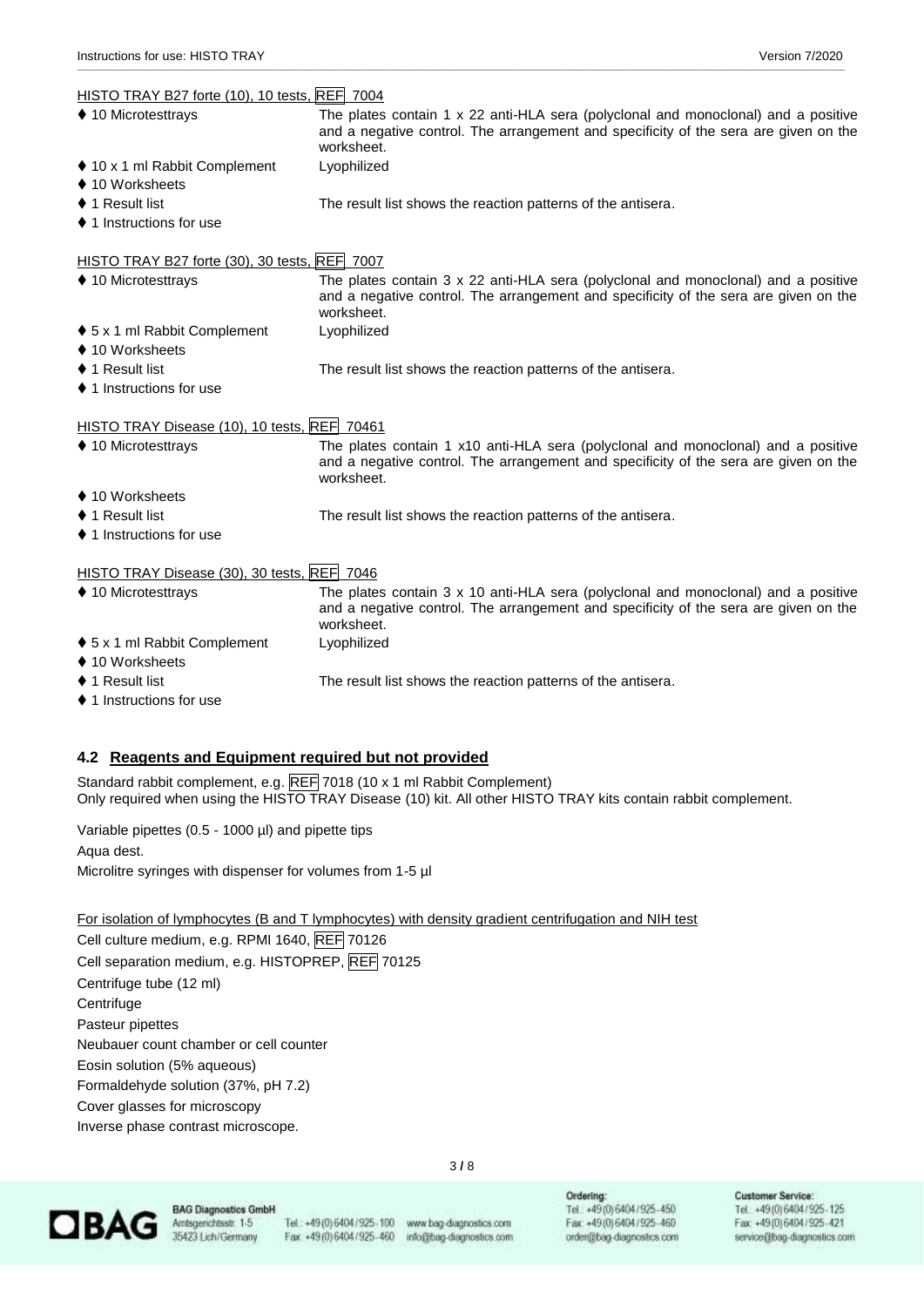#### For isolation of T lymphocytes using the Immunobeads technique and testing

Immunobeads Class I (required equipment see manufacturer's instructions for use) Acridine orange/ethidium bromide (AO/EB) solution

EDTA 8% aqueous

Quenching solution

Fluorescence microscope

#### **5. Storage and Stability**

The HISTO TRAY kits are delivered on dry ice. After delivery, store the kits immediately at ≤ -20°C. Store in temperature monitored devices.

\_\_\_\_\_\_\_\_\_\_\_\_\_\_\_\_\_\_\_\_\_\_\_\_\_\_\_\_\_\_\_\_\_\_\_\_\_\_\_\_\_\_\_\_\_\_\_\_\_\_\_\_\_\_\_\_\_\_\_\_\_\_\_\_\_\_\_\_\_\_\_\_\_\_\_\_\_\_\_\_\_\_\_\_\_\_\_\_\_\_\_\_\_\_\_\_\_\_\_\_\_\_\_\_\_\_\_\_\_\_\_\_\_\_\_\_\_\_\_\_\_\_\_\_\_\_\_\_\_\_\_\_\_\_\_\_\_\_\_\_\_\_\_\_\_\_\_\_\_\_\_\_\_\_\_\_\_\_\_\_\_\_\_\_\_\_\_\_\_\_\_\_\_\_\_\_\_\_\_\_\_\_\_\_\_\_\_\_\_\_\_\_\_\_\_\_\_\_\_\_\_\_\_\_\_\_\_\_\_\_\_\_\_\_\_\_\_\_\_\_\_\_\_\_\_\_\_\_\_

The lyophilised rabbit complement can also be stored in the refrigerator ( $\leq 8^{\circ}$ C).

The expiry date is indicated on the label of each reagent. The expiry date indicated on the outer kit label refers to the kit component with the shortest shelf life.

Shortly before starting the test, remove the microtesttrays from the freezer and bring them to room temperature (18...22°C).

The dissolved rabbit complement must be stored cool (2...8°C) and used within 3 - 4 hours. DO NOT FREEZE dissolved rabbit complement!

#### **6. Sample material and Sample preparation**

T lymphocytes or mixed lymphocyte suspensions (B and T lymphocytes) are required for the test. They can be isolated from fresh peripheral blood or blood reserves (buffy coats). Blood containing anticoagulants (heparin, ACD) should be prepared within 24 hours (maximum 48 hours). Store the blood at room temperature until processing.

#### **6.1 Isolation of Lymphocytes with Density gradient centrifugation from e.g. heparinized Blood**

- 1. To increase the cell yield, dilute 4 ml of heparinized (50 IU/ml) blood with 4 ml cell culture medium, e.g. RPMI 1640.
- 2. Pipette 4 5 ml cell separation medium, e.g. HISTOPREP, into a centrifuge tube (12 ml).
- 3. Carefully add app. 6 ml of diluted blood on the gradient with a Pasteur pipette alongside the inner edge of the tube.
- 4. Centrifuge for 15 minutes at 1.200 x g and a temperature of 18...22°C (room temperature). Let the centrifuge run out without using brake function.
- 5. Transfer the lymphocyte ring (interphase) with a Pasteur pipette into a new centrifuge tube.
- 6. For washing the lymphocytes, fill up with cell culture medium, e.g. RPMI 1640, and centrifuge at 550 x g for 10 minutes; discard supernatant, resuspend sediment and fill up with cell culture medium, e.g. RPMI 1640
- 7. Centrifuge for 10 minutes at 230 x g, discard supernatant, resuspend the bottom sediment and fill it up with cell culture medium, e.g. RPMI 1640.
- 8. Centrifuge for 10 minutes at 110 x g and discard supernatant.
- 9. Resuspend the sediment in cell culture medium, e.g. RPMI 1640, and adjust to a final concentration of 2000 3000 lymphocytes per µl (Neubauer count chamber or cell counter).

#### **6.2 Isolation of T-Lymphocytes with the Immunobeads-Technique**

Please refer to the manufacturer's instructions

- when using the Immunobeads (IMB) technique for isolation of the T-lymphocytes
- regarding the reagents needed for staining and fixation

#### **7. Reagent Preparation**

Rehydrate the lyophilised BAG rabbit complement shortly before use with 1 ml aqua dest.. The rehydration takes 10 - 15 minutes. The dissolved rabbit complement must be stored cool (2...8°C) and used within 3 - 4 hours. DO NOT FREEZE dissolved rabbit complement!

Prepare rabbit complement for testing with HISTO TRAY Disease (10) from other manufacturers according to the manufacturer's instructions.

Remove the microtesttrays from the freezer shortly before performing the test and bring them to room temperature  $(18...22^{\circ}C).$ 

4 **/** 8



**BAG Diagnostics GmbH** Amtsgenichtsstr. 1-5 35423 Lich/Germany

Tel: +49(0)6404/925-100 Fax +49(0)6404/925-460

www.bag-diagnostics.com info@bag-diagnostics.com Ordering: Tel.: +49(0)6404/925-450 Fax: +49(0)6404/925-460 order@bag-diagnostics.com **Customer Service:** Tel. +49(0)6404/925-125 Fax: +49(0)6404/925-421 service@bag-diagnostics.com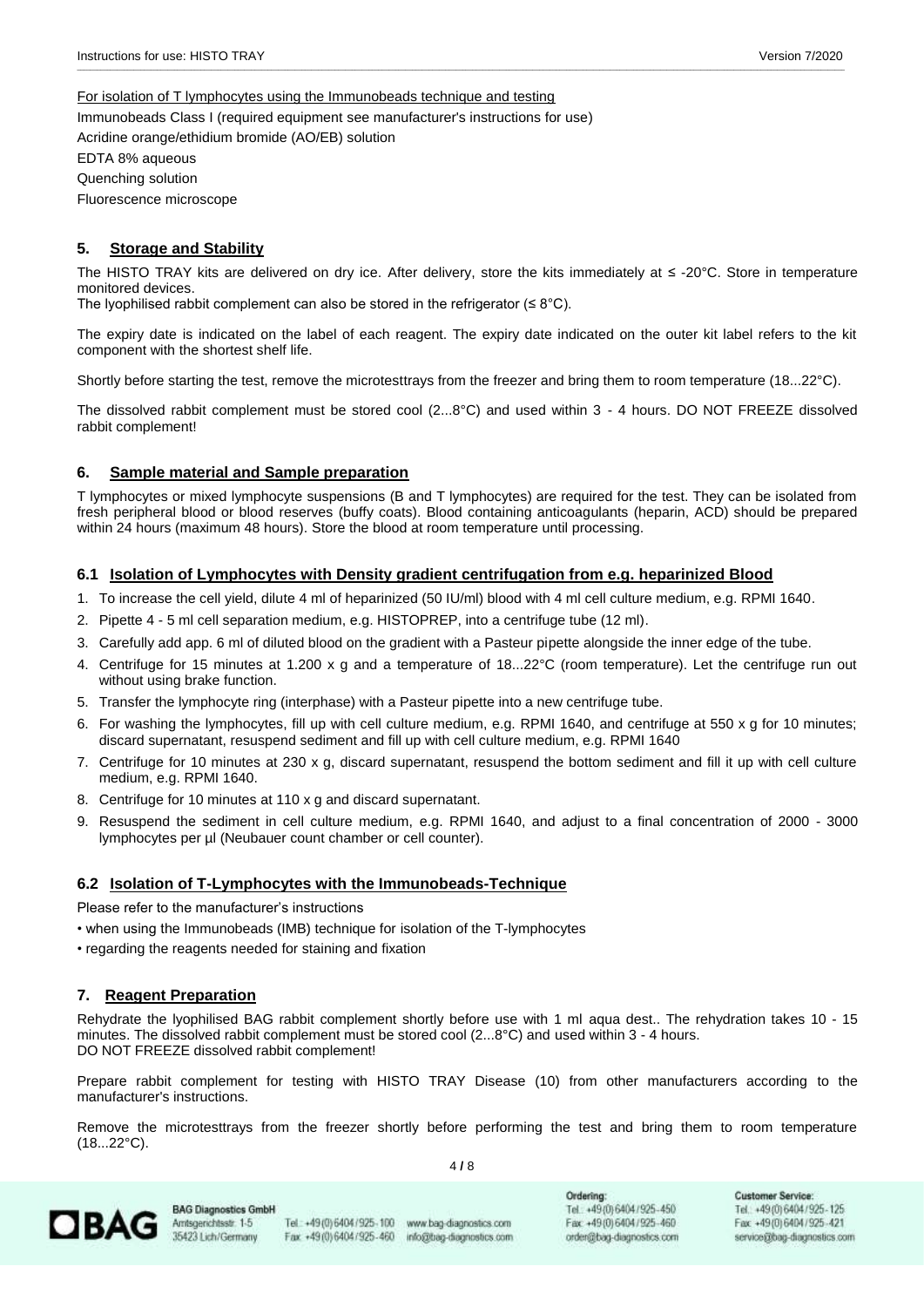#### **8. Test Procedure**

#### **8.1 Test Procedure NIH test with Lymphocytes isolated by Density gradient centrifugation**

1. Bring the HISTO TRAY microtestrays to a temperature of 18...22°C (room temperature) directly before performing the test.

\_\_\_\_\_\_\_\_\_\_\_\_\_\_\_\_\_\_\_\_\_\_\_\_\_\_\_\_\_\_\_\_\_\_\_\_\_\_\_\_\_\_\_\_\_\_\_\_\_\_\_\_\_\_\_\_\_\_\_\_\_\_\_\_\_\_\_\_\_\_\_\_\_\_\_\_\_\_\_\_\_\_\_\_\_\_\_\_\_\_\_\_\_\_\_\_\_\_\_\_\_\_\_\_\_\_\_\_\_\_\_\_\_\_\_\_\_\_\_\_\_\_\_\_\_\_\_\_\_\_\_\_\_\_\_\_\_\_\_\_\_\_\_\_\_\_\_\_\_\_\_\_\_\_\_\_\_\_\_\_\_\_\_\_\_\_\_\_\_\_\_\_\_\_\_\_\_\_\_\_\_\_\_\_\_\_\_\_\_\_\_\_\_\_\_\_\_\_\_\_\_\_\_\_\_\_\_\_\_\_\_\_\_\_\_\_\_\_\_\_\_\_\_\_\_\_\_\_\_

- 2. Add 1 µl lymphocyte suspension (2.000 3.000 cells) into each predropped well.
	- To ensure a sufficient antigen-antibody reaction it is necessary that antiserum and cells touch each other.
- 3. Incubate at a temperature of 18...22°C (room temperature) for 30 minutes.
- 4. Add 5 6 µl rabbit complement.
- 5. Incubate at a temperature of 18...22°C (room temperature) for 60 minutes.
- 6. Add 3 4 µl Eosin solution (5% aqueous) (soft touch method) and incubate for 5 10 minutes.
- 7. Fix with 5 6 µl Formaldehyde solution (37%, pH 7.2) (soft touch method). Allow sedimentation of cells at least 60 minutes.
- 8. Shortly before microscopy, place a cover glass on the microtesttray for better evaluation. Evaluate with an inverse phase contrast microscope.

#### **8.2 Test Procedure with Lymphocytes isolated with the Immunobeads (IMB) Technique**

- 1. Bring the HISTO TRAY microtesttrays to a temperature of 18...22°C (room temperature) directly before performing the test.
- 2. Add 1 µl IMB-T-lymphocyte suspension (app.1.000 cells) into each predropped well. To ensure a sufficient antigen-antibody reaction it is necessary that antiserum and cells touch each other.
- 3. Incubate at a temperature of 18...22°C (room temperature) for 30 minutes.
- 4. Add 5 µl rabbit complement acridine orange/ethidium bromide (AO/EB) (1.000 µl rabbit complement + 20 µl AO/EB).
- 5. Incubate for 60 minutes at a temperature of 18...22°C (room temperature) in darkness.
- 6. Add 5 µl EDTA / quenching solution (2.000 µl quenching solution + 1.000 µl EDTA 8% aqueous).
- 7. Read the HISTO TRAY microtesttrays under a fluorescence microscope.

#### **9. Evaluation of Results**

Evaluation of the reactions: The number of lysed lymphocytes compared with the total number of lymphocytes is quoted as a score value in each well.

| % lysed cells | <b>Evaluation</b> |                         |
|---------------|-------------------|-------------------------|
| $0 - 19%$     | $=$ Score 1       | negative                |
| $20 - 39%$    | $=$ Score 2       | doubtful negative       |
| $40 - 59%$    | $=$ Score 4       | weak positive           |
| $60 - 79%$    | $=$ Score 6       | positive                |
| $80 - 100\%$  | $=$ Score 8       | strong positive         |
|               | $=$ Score 0       | evaluation not possible |

If the positive control does not react positively or the negative control shows a positive reaction, the test result cannot be evaluated.

#### **10. Important Notes / Limitations of Method**

The HISTO TRAY kits are for in vitro diagnostic use only.

The HISTO TRAY AB and ABC kits should only be used by trained personnel experienced in histocompatibility testing. A serological typing result without further molecular genetic testing as the sole basis for transplantation decisions is not allowed. Transplantation guidelines and EFI / DGI standards or other national laws and guidelines in the respective country must be observed, especially in case of doubtful typing results.

The HISTO TRAY B27 and Disease kits should only be used by trained personnel. The detection of the disease-associated HLA antigen indicates a genetic predisposition to the disease. This results in a higher relative risk for the corresponding disease, but a genetically predisposed carrier of the HLA antigen does not necessarily suffer from the illness. If such a disease is suspected, the detection of the disease-associated HLA markers therefore only serves to support the diagnosis. The detection of disease-associated HLA antigens must not be used as the sole basis for the diagnosis of the disease.

5 **/** 8



**BAG Diagnostics GmbH** Amtsgenichtsstr. 1-5 35423 Lich/Germany

Tel: +49(0)6404/925-100 Fax +49(0)6404/925-460

www.bag-diagnostics.com info@bag-diagnostics.com Ordering: Tel.: +49(0)6404/925-450 Fax: +49(0) 6404/925-460 order@bag-diagnostics.com **Customer Service:** Tel. +49(0)6404/925-125 Fax: +49(0)6404/925-421 service@bag-diagnostics.com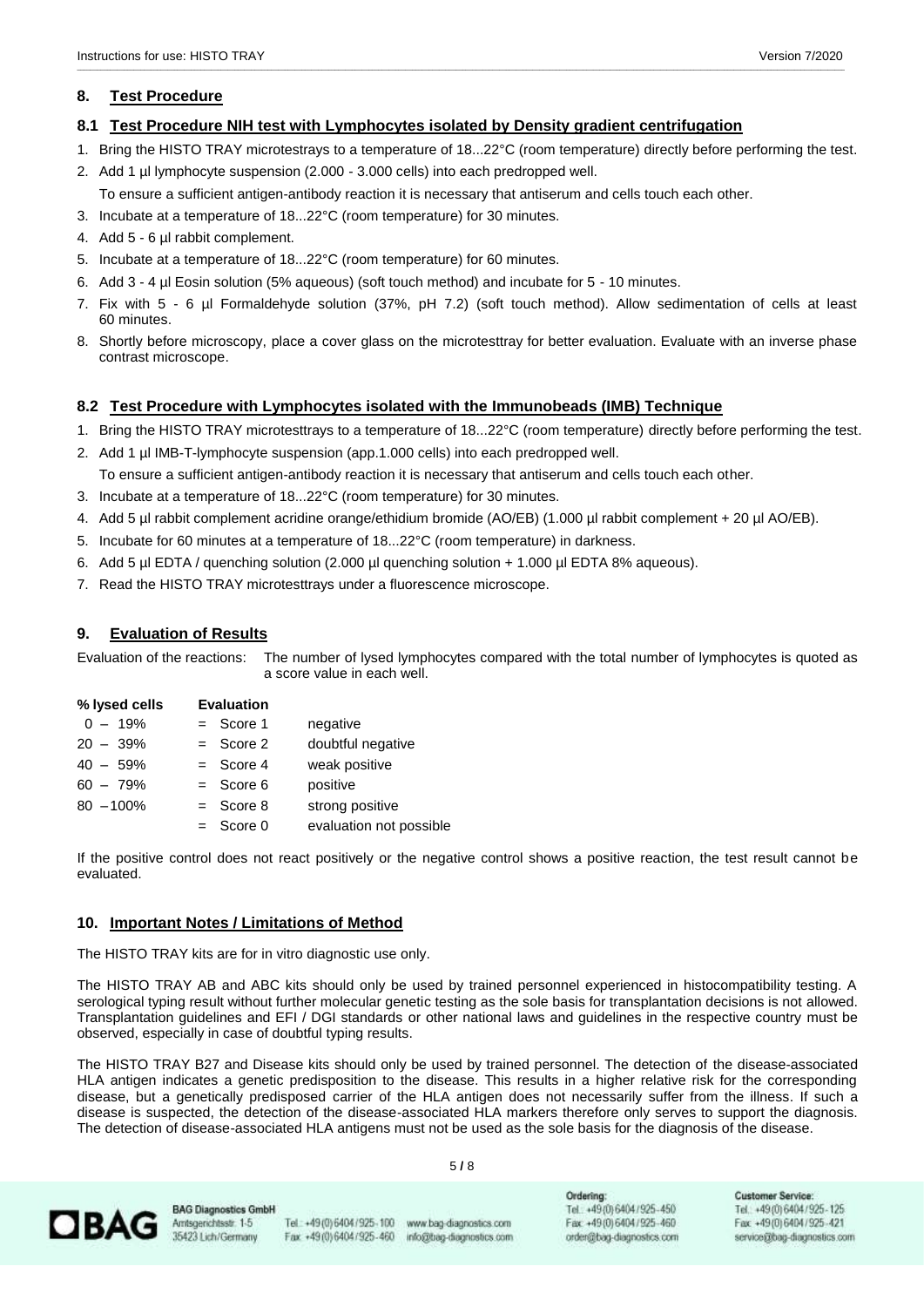Cross-reactions can occur in the serological detection of HLA antigens for both tissue typing and disease association. Known cross-reactions are indicated in the evaluation documents enclosed with each kit.

\_\_\_\_\_\_\_\_\_\_\_\_\_\_\_\_\_\_\_\_\_\_\_\_\_\_\_\_\_\_\_\_\_\_\_\_\_\_\_\_\_\_\_\_\_\_\_\_\_\_\_\_\_\_\_\_\_\_\_\_\_\_\_\_\_\_\_\_\_\_\_\_\_\_\_\_\_\_\_\_\_\_\_\_\_\_\_\_\_\_\_\_\_\_\_\_\_\_\_\_\_\_\_\_\_\_\_\_\_\_\_\_\_\_\_\_\_\_\_\_\_\_\_\_\_\_\_\_\_\_\_\_\_\_\_\_\_\_\_\_\_\_\_\_\_\_\_\_\_\_\_\_\_\_\_\_\_\_\_\_\_\_\_\_\_\_\_\_\_\_\_\_\_\_\_\_\_\_\_\_\_\_\_\_\_\_\_\_\_\_\_\_\_\_\_\_\_\_\_\_\_\_\_\_\_\_\_\_\_\_\_\_\_\_\_\_\_\_\_\_\_\_\_\_\_\_\_\_\_

Carry over effects may occur in the serological detection of HLA antigens for both tissue typing and disease association. The evaluation documents enclosed with each kit refer to the possible carry over effect of certain antisera.

The test result is invalid if the positive control does not react positively or the negative control shows a positive reaction.

A yellow colouration of the anti-HLA sera, which still remains after thawing, indicates a change in the pH value. Such microtesttrays must not be used for testing (tissue typing, detection of disease-associated HLA antigens).

Do not use HISTO TRAY microtesttrays and rabbit complement after the expiry date indicated on the label.

#### **Causes of false reactions**

#### **Causes of false negative or weak reactions**

- Erythrocyte contamination can make microscopic evaluation difficult
- Platelet contamination
- The number of lymphocytes is too high
- Yellow colour of the HLA antisera
- Microtesttrays have been thawed and refrozen
- Reconstituted complement kept too long at room temperature before use
- Residues of dissolved complement frozen and reused
- Incubation times were too short
- Incubation temperatures were too low

#### **Causes of false positive reactions**

• Cross reactions

- Incubation times too long
- Incubation temperatures too high
- Pre-damaged lymphocytes (negative control is positive = ..background")
- Failure to add fixative

#### **11. Performance Characteristics**

Performance studies were carried out with 106 blood samples (46 heparin and 60 citrate blood samples). An NIH test was performed with 46 samples and 60 samples were tested using the IMB method. The typing results obtained were compared with the results of other commercial serological HLA typing plates. The comparison showed a 99.1% agreement.

The reaction patterns of the antisera used can be found in the HISTO TRAY results list.

#### **12. Warnings and Precautions**

Human source material for the production of the test reagents has been tested by serological or molecular genetic methods for HIV, HBV and HCV. Only negative material was used for production. Nevertheless, all materials of biological origin used for the test should be considered potentially infectious, because no test method can guarantee that material derived from biological sources are free from infectious agents. When handling biological material appropriate safety precautions are recommended (do not pipet by mouth; wear protective gloves while handling biological material and performing the test; disinfect hands when finished the test).

Biological material should be inactivated before disposal (e.g. in an autoclave). Disposables should be autoclaved or incinerated after use. Spillage of potentially infectious materials should be removed immediately with absorbent paper tissue and the contaminated areas swabbed with a suitable standard disinfectant or 70% alcohol. Material used to clean spills, including gloves, should be inactivated before disposal (e.g. in an autoclave).

Anti-HLA sera contain NaN<sub>3</sub> as a preservative. The reagents contain < 0.1% NaN<sub>3</sub> which is not considered to be harmful to health. Nevertheless, avoid contact with the skin and mucous membranes. The copper and lead used in some plumbing systems can react with azides to form explosive salts. The quantities of azide contained in the reagents are small; nevertheless, when disposing azide-containing material, it should be flushed away with a large volume of water.

6 **/** 8



**BAG Diagnostics GmbH** Amtsgenichtsstr. 1-5 35423 Lich/Germany

Tel: +49(0)6404/925-100 Fax +49(0)6404/925-460

www.bag-diagnostics.com info@bag-diagnostics.com Ordering: Tel. +49(0)6404/925-450 Fax: +49(0) 6404/925-460 orden@bag-diagnostics.com **Customer Service:** Tel. +49(0) 6404/925-125 Fax: +49(0)6404/925-421 service@bag-diagnostics.com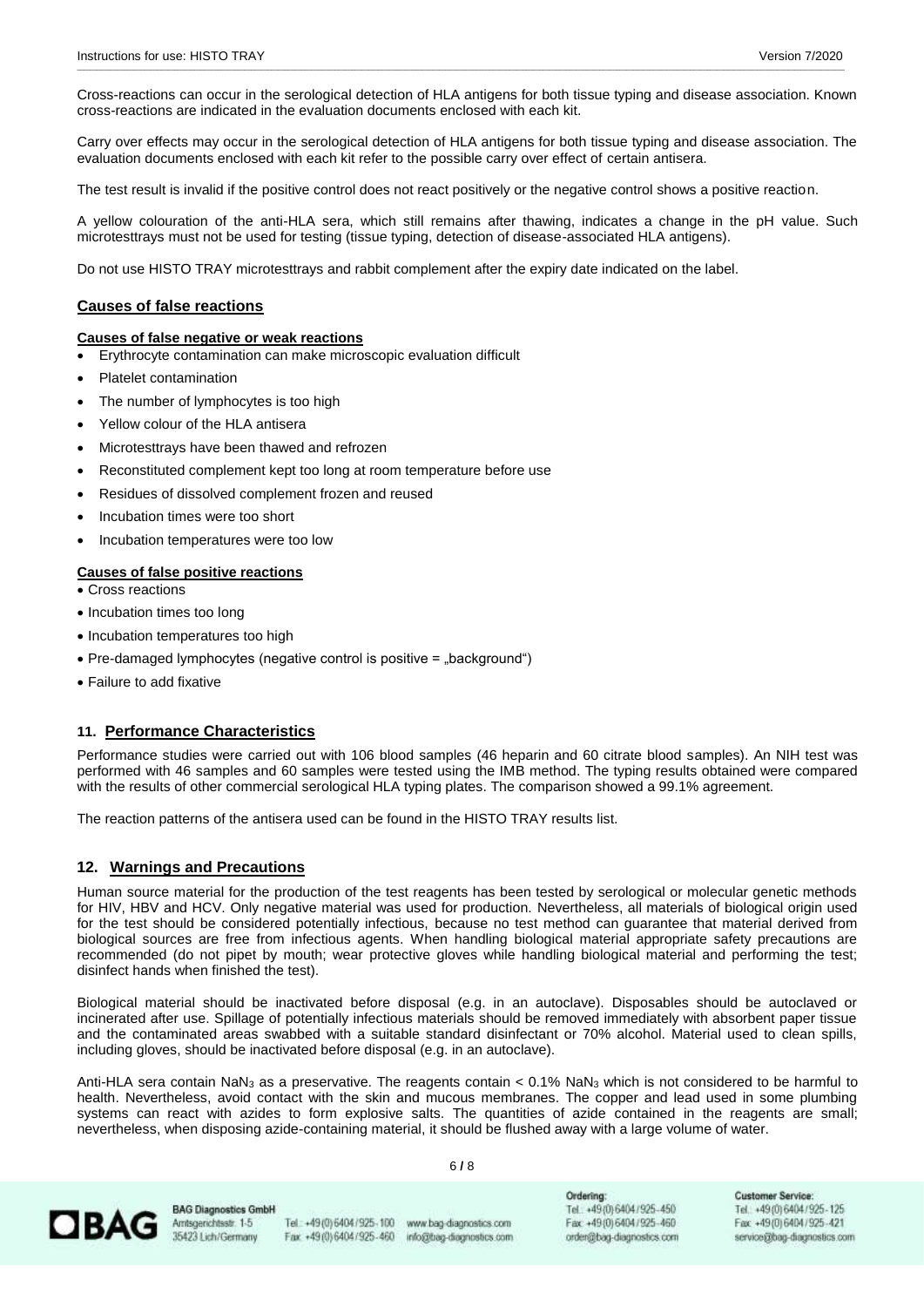\_\_\_\_\_\_\_\_\_\_\_\_\_\_\_\_\_\_\_\_\_\_\_\_\_\_\_\_\_\_\_\_\_\_\_\_\_\_\_\_\_\_\_\_\_\_\_\_\_\_\_\_\_\_\_\_\_\_\_\_\_\_\_\_\_\_\_\_\_\_\_\_\_\_\_\_\_\_\_\_\_\_\_\_\_\_\_\_\_\_\_\_\_\_\_\_\_\_\_\_\_\_\_\_\_\_\_\_\_\_\_\_\_\_\_\_\_\_\_\_\_\_\_\_\_\_\_\_\_\_\_\_\_\_\_\_\_\_\_\_\_\_\_\_\_\_\_\_\_\_\_\_\_\_\_\_\_\_\_\_\_\_\_\_\_\_\_\_\_\_\_\_\_\_\_\_\_\_\_\_\_\_\_\_\_\_\_\_\_\_\_\_\_\_\_\_\_\_\_\_\_\_\_\_\_\_\_\_\_\_\_\_\_\_\_\_\_\_\_\_\_\_\_\_\_\_\_\_\_ Disposal of all samples, unused reagents and waste must be in accordance with country, federal, state and local regulations.

The Material Safety Data Sheet (MSDS) is available to download at [www.bag-diagnostics.com](http://www.bag-diagnostics.com/).

For the quenching solution, formaldehyde solution and Acridine orange / Ethidium bromide (AO/EB) please adhere to the warnings and precautions of the manufacturer.

#### **13. Explanation of Symbols used on Labelling**

| <b>Explanation of Symbols used on Labelling</b> |                                                     |  |  |  |
|-------------------------------------------------|-----------------------------------------------------|--|--|--|
|                                                 | Use by                                              |  |  |  |
|                                                 | Storage temperature / Lower limit of temperature    |  |  |  |
|                                                 | Storage temperature / Upper limit of temperature    |  |  |  |
| $ \mathbf{i} $                                  | Consult Instructions for use                        |  |  |  |
|                                                 | Sufficient for n tests                              |  |  |  |
|                                                 | Manufacturer                                        |  |  |  |
| ANTI-HLA-SERA                                   | Anti-HLA-Sera                                       |  |  |  |
| COMPLEMENT RAB                                  | Rabbit complement                                   |  |  |  |
| <b>CONT</b>                                     | Content, contains                                   |  |  |  |
| <b>CONTROL</b>                                  | <b>Negative Control</b>                             |  |  |  |
| <b>CONTROL</b><br>$\ddot{}$                     | <b>Positive Control</b>                             |  |  |  |
| <b>HLA TYPING</b>                               | Intended purpose: HLA-typing                        |  |  |  |
| <b>HUM</b>                                      | Origin: human                                       |  |  |  |
| <b>IFU</b>                                      | Instructions for use                                |  |  |  |
| <b>IVD</b>                                      | For in vitro diagnostic use                         |  |  |  |
| LOT                                             | Batch code                                          |  |  |  |
| <b>LYOPH</b>                                    | lyophilised                                         |  |  |  |
| <b>MICROTESTTRAY</b>                            | Microtesttray with predropped antisera and controls |  |  |  |
| MONOCL                                          | monoclonal                                          |  |  |  |
| <b>POLYCL</b>                                   | polyclonal                                          |  |  |  |
| <b>REF</b>                                      | Catalogue number                                    |  |  |  |
| <b>WORKSHEET</b>                                | Worksheet                                           |  |  |  |



**BAG Diagnostics GmbH** Amtsgerichtsstr. 1-5 35423 Lich/Germany

Fax: +49(0)6404/925-460

Tel: +49(0)6404/925-100 www.bag-diagnostics.com info@bag-diagnostics.com

7 **/** 8

Ordering:<br>Tel.: +49(0)6404/925-450<br>Fax: +49(0)6404/925-460 order@bag-diagnostics.com

### Customer Service:<br>Tel.: +49(0)6404/925-125<br>Fax: +49(0)6404/925-421 service@bag-diagnostics.com